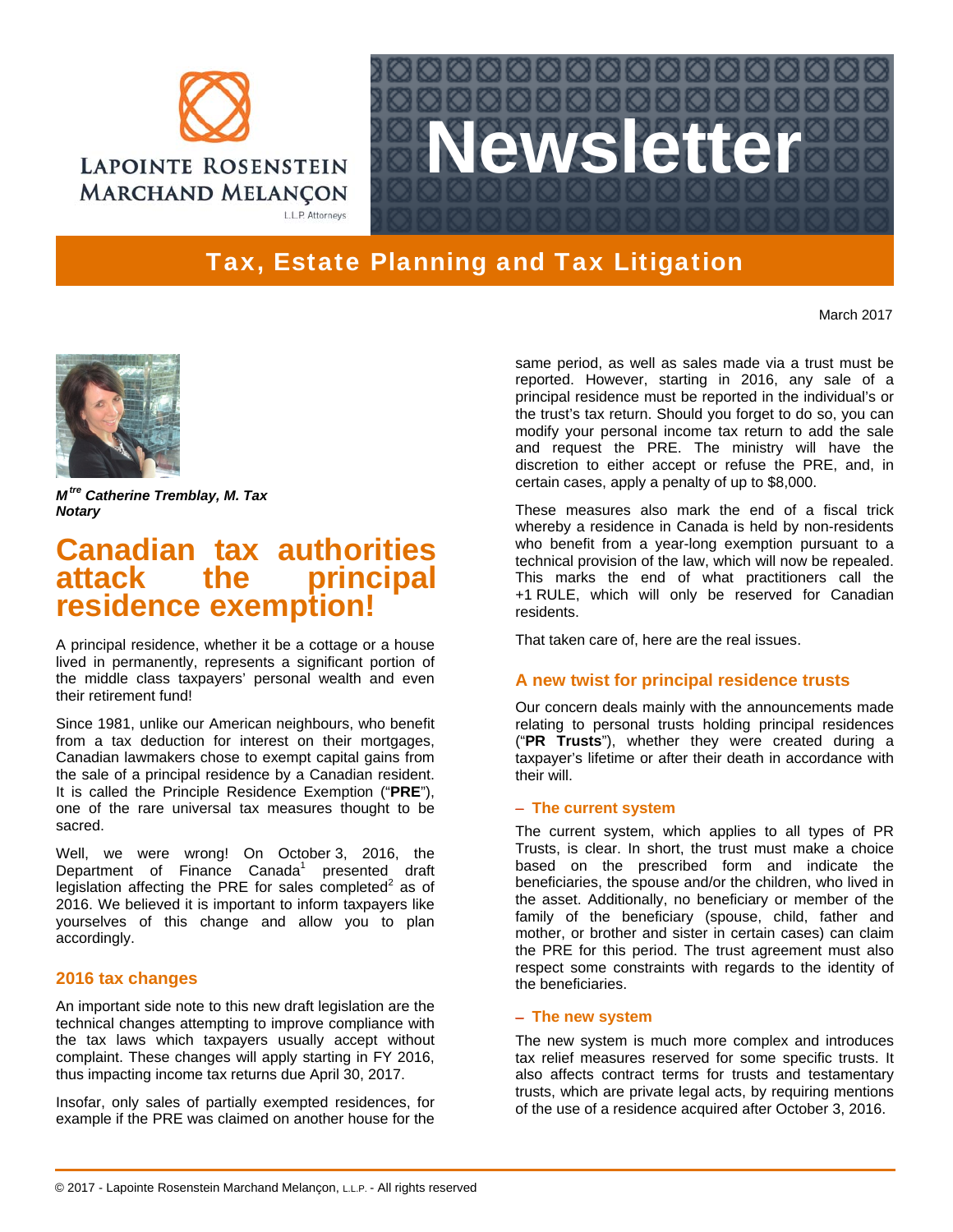#### **You are a beneficiary or a trustee for a DISCRETIONARY TRUST? YES ON NO O**

If you checked yes, you should know that these measures most drastically affect the DISCRETIONARY TRUST. This is because it is a very common tool for holding a principal residence. It is popular as it offers a means of protection against financial risks for a taxpayer. Many people with high risk jobs have chosen this type of trust to hold their residence.

The new rule is simple: any growth in the value of a principal residence starting from January 1, 2017 will be taxable if it is earned through a discretionary PR Trust, meaning a trust with more than one beneficiary and where the trustees have full discretion for the management of income and capital.

If you are in this situation, don't make the error of running off to your legal counsel and demanding that they liquidate your trust. The liquidation could, in fact, counteract other objectives, for example protection against your creditors. Due consideration must be given.

If you wish to sell in the short term, it is possible that the capital gain accumulated since January 1, 2017 is not material, and in that case the sale via the trust could be an option. Your legal counsel can calculate the real tax risk. If, on the other hand, the accumulated growth since January 1, 2017 is significant, you can consider having the trust distribute the residence to the beneficiary, who could then sell it using their EPR. But be careful – this transaction presents two important tax issues, specifically in matters of property transfer fees or income tax for the trust, in addition to involving the personal liability of the beneficiary, specifically in matters of hidden defects.

If you do not plan on selling in the short term, do make sure that you document your residence's evaluation on December 31, 2016. Also, take time to discuss possible options with your legal counsel before acting in haste.

*A. Are you a beneficiary or a trustee of a PR TRUST BENEFITTING A HANDICAPPED FAMILY MEMBER?* 

YES O NO O

- *B. Are you a beneficiary or trustee of a PR TRUST BENEFITTING A MINOR CHILD?*  YES O NO O
- *C. Are you a beneficiary or trustee of a PR TRUST BENEFITTING YOURSELF OR A SPOUSE (OR BOTH)?*

YES O NO O

If you have checked yes for one of these questions, the good news is that your trust can take advantage of the EPR. However, strict conditions apply in the current draft legislation. On closer examination, we also note that not only is it inappropriate given the current social context, it also discriminates against certain groups of taxpayers. Here are a couple of examples:

#### **Handicapped persons**

The draft legislation categorises handicapped persons by excluding trusts created to benefit aging parents that are handicapped or handicapped children not born at the time the trust was created. Additionally, among other conditions, a certificate recognizing the right of a beneficiary to the disability tax credit must be issued by the CRA. In practice, however, many handicapped children cared for by their parents cannot receive this certificate due to their type of handicap. Is this really the best option?

### **Minor children**

The minister's draft legislation tries to maintain the EPR for trusts created to benefit minors. Unfortunately, a PR Trust created for a grandchild by a grandparent cannot benefit from this relief. Additionally, it will be reserved for capital gains accumulated AFTER the death of the TWO parents AND until the child turns 18. In the current social context, what is the advantage of creating a trust for a child if the residence must be transferred to them when they reach majority? The minister must provide explanations.

#### **Blended families**

With regards to trusts established to benefit yourself or a spouse, we submit that it really does not fit with the reality of families today or the current testamentary intentions of our clients. For example, if you wish to bequeath the use of your residence in trust to your current spouse to ensure a transition period after your death while at the same time granting the sale price to your children from another union when the former will have left the house, your succession must pay taxes on the capital gains stemming from the sale. However, the sale of the residence will have been fully exempted if it was directly bequeathed to your children!

## **Draft legislation still being studied**

The draft legislation is currently being examined by many tax associations and social groups. There is strong pressure on the minister to return to the table and make appropriate changes. It would not be surprising that the changes improve the draft legislation, but in the meantime, it would be prudent to plan for and declare the sale of your home under the assumption that the measures will be adopted. There is also a very strong likelihood that they will continue to apply retroactively starting from 2016.